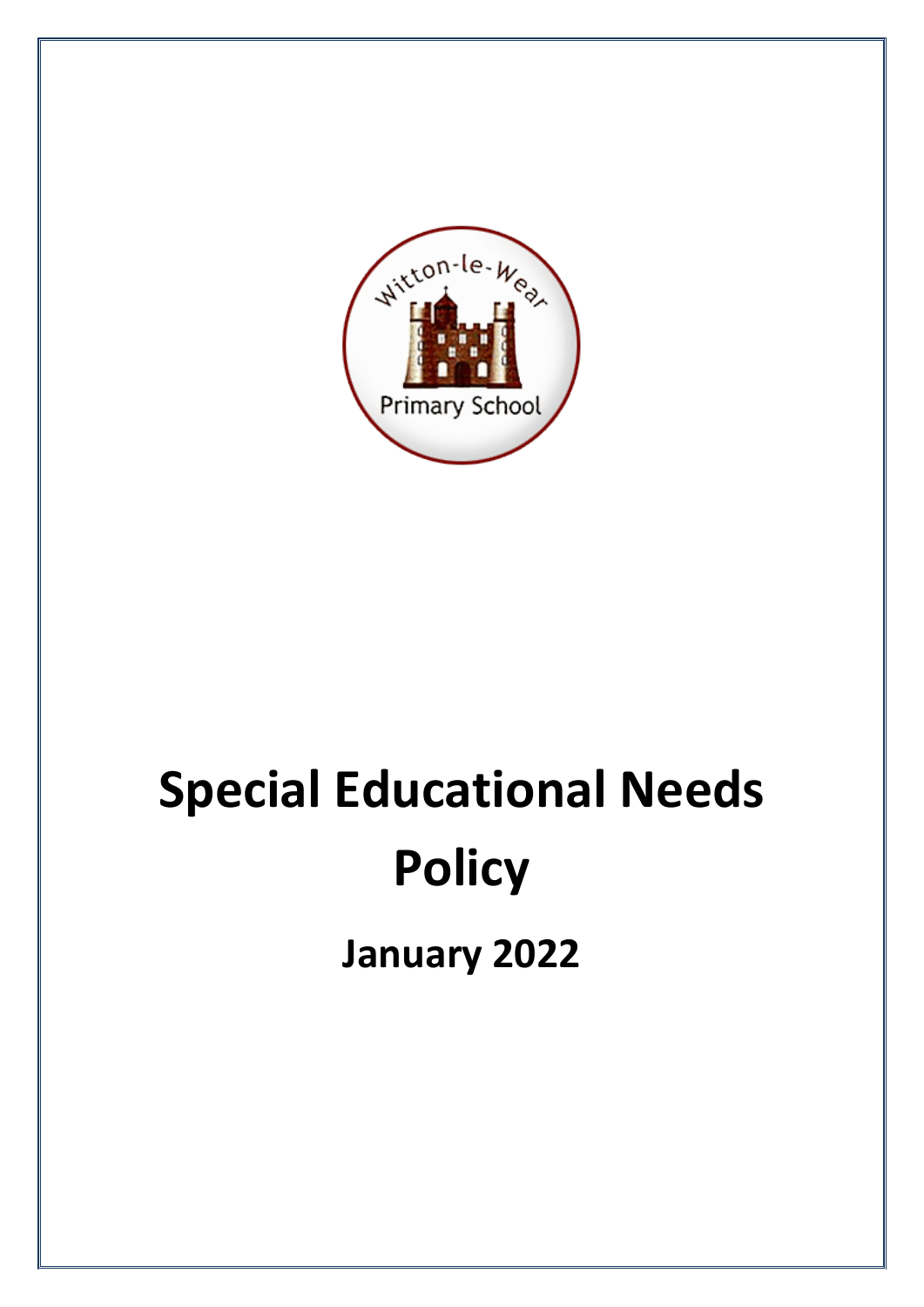**This policy should be read in conjunction with The Code of Practice, The SEND Information Report and the following:**

- **Equality Policy Statement**
- **Equality Information and Objectives;**
- **Accessibility Plan;**
- **Anti-Bullying Policy;**
- **Medical Needs Policy**

#### **1. DEFINITIONS**

#### **Definition of Special Educational Needs and Disability (SEND):**

For the purposes of this policy we have used the term Special Educational Needs as defined by the Special Educational Needs and Disability Code of Practice: 0-25 implemented in September 2014.

A child or young person has SEN if they have a learning difficulty or disability which calls for special educational provision to be made for him or her. *(Code of Practice D.F.E. 2014)* 

A child of compulsory school age has a learning difficulty or disability if he or she:

- a) has a significantly greater difficulty in learning than the majority of pupils of the same age; or
- b) has a disability which prevents or hinders him or her from making use of facilities of a kind generally provided for others of the same age in mainstream schools.

Special educational provision which meets the needs of children and young people with SEN includes:

• High quality teaching that is differentiated and personalized to meet the individual needs of the majority of children and young people. Some children and young people need educational provision that is additional to or different from this. This is special provision under Section 21 of the Children and Families Act 2014.

## **2. RATIONALE**

Witton le Wear Primary is an inclusive school, catering for a wide range of SEND, including pupils with:

- Communication and interaction needs.
- Cognition and learning needs
- Social, emotional and mental health difficulties
- Sensory or physical needs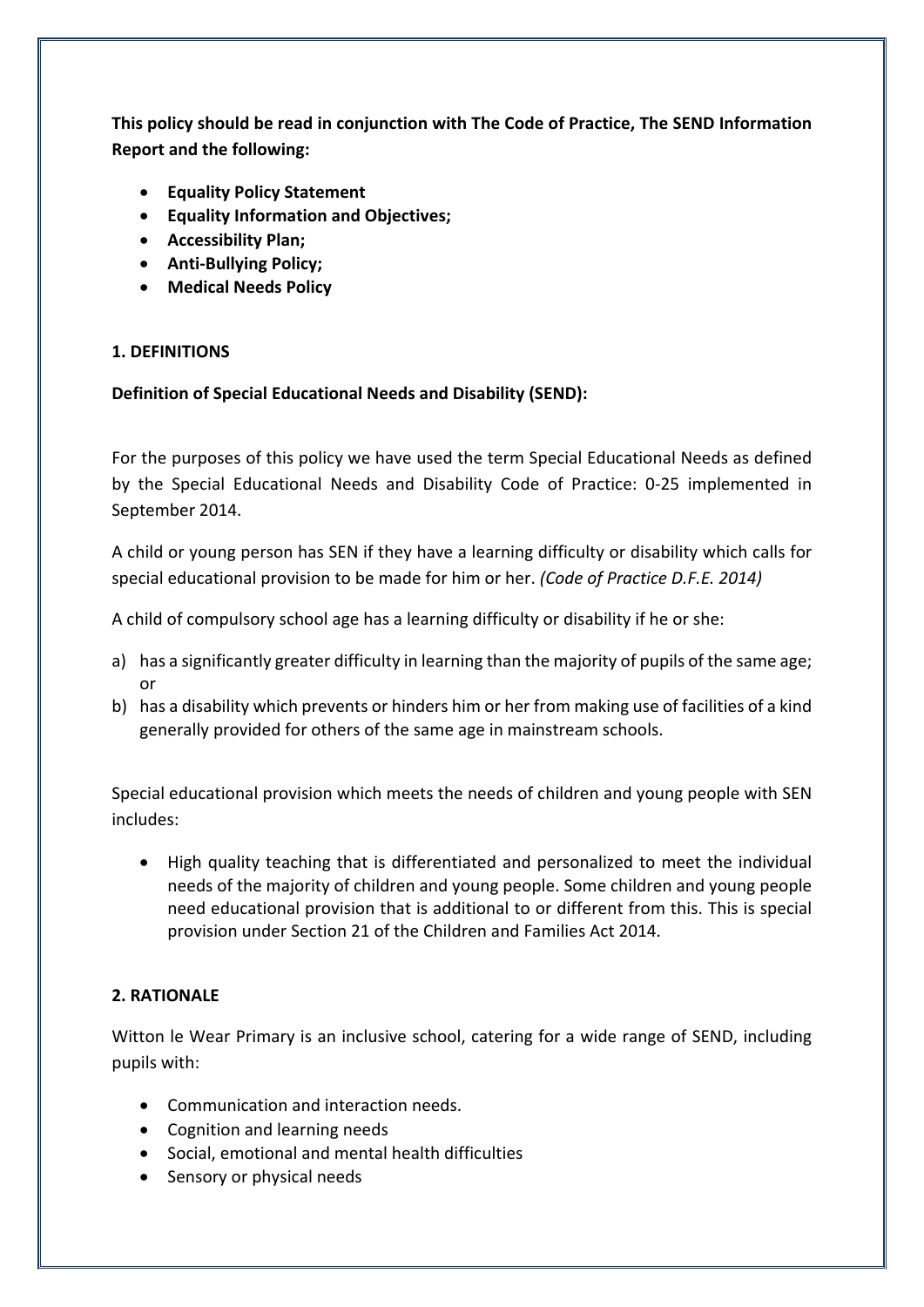We aim to make everyone at Witton-le-Wear Primary School feel that they are part of one big family where each individual can believe in himself or herself and reach for the stars.

At our school, we aim to create a safe, secure, happy, stimulating, well-disciplined and purposeful environment where children enjoy their learning and are motivated, which enables them to become independent, confident and enquiring learners.

We value each child and encourage them to respect and value themselves and others in the community, forming positive attitudes and developing a sense of right and wrong, good behaviour, consideration for others and care of the environment.

We aim to build upon the experiences of children at home and in pre-school education, helping children to acquire knowledge, skills and concepts relevant to their life now and in the future.

We strive to provide children with opportunities for a rich variety of learning experiences, enabling children to develop the powers of imagination, creativity and self-expression.

We believe that all of our children should have the right to experience a broad, interesting and creative curriculum, which draws links with the area in which they live, whilst developing all children's skills and interests, whatever they may be!

#### **Aims**

- To follow the guidelines set out in the SEN Code of Practice;
- To ensure that all pupils have equal access to a broad, balanced curriculum, which is differentiated to meet individual needs and abilities;
- To identify children with SEN as early as possible and plan a program of support and intervention to address their needs;
- To regularly track the progress of children with SEN through school tracking systems, review meetings, lesson observations and provision maps and support plans;
- To provide good quality and regular training for staff in relevant areas of SEN;
- To evaluate the impact of staff training and provision/intervention programs;
- To develop good relationships with parents/carers to ensure pupils with SEN are supported well both at home and at school;
- To ensure that all staff working with SEN children are clear about their roles;
- To ensure that the SEN budget is used appropriately to fund high quality resources for children with Special Educational Needs.
- To work effectively with a range of other external agencies;
- To make good links with other mainstream primary schools, secondary schools, and special schools.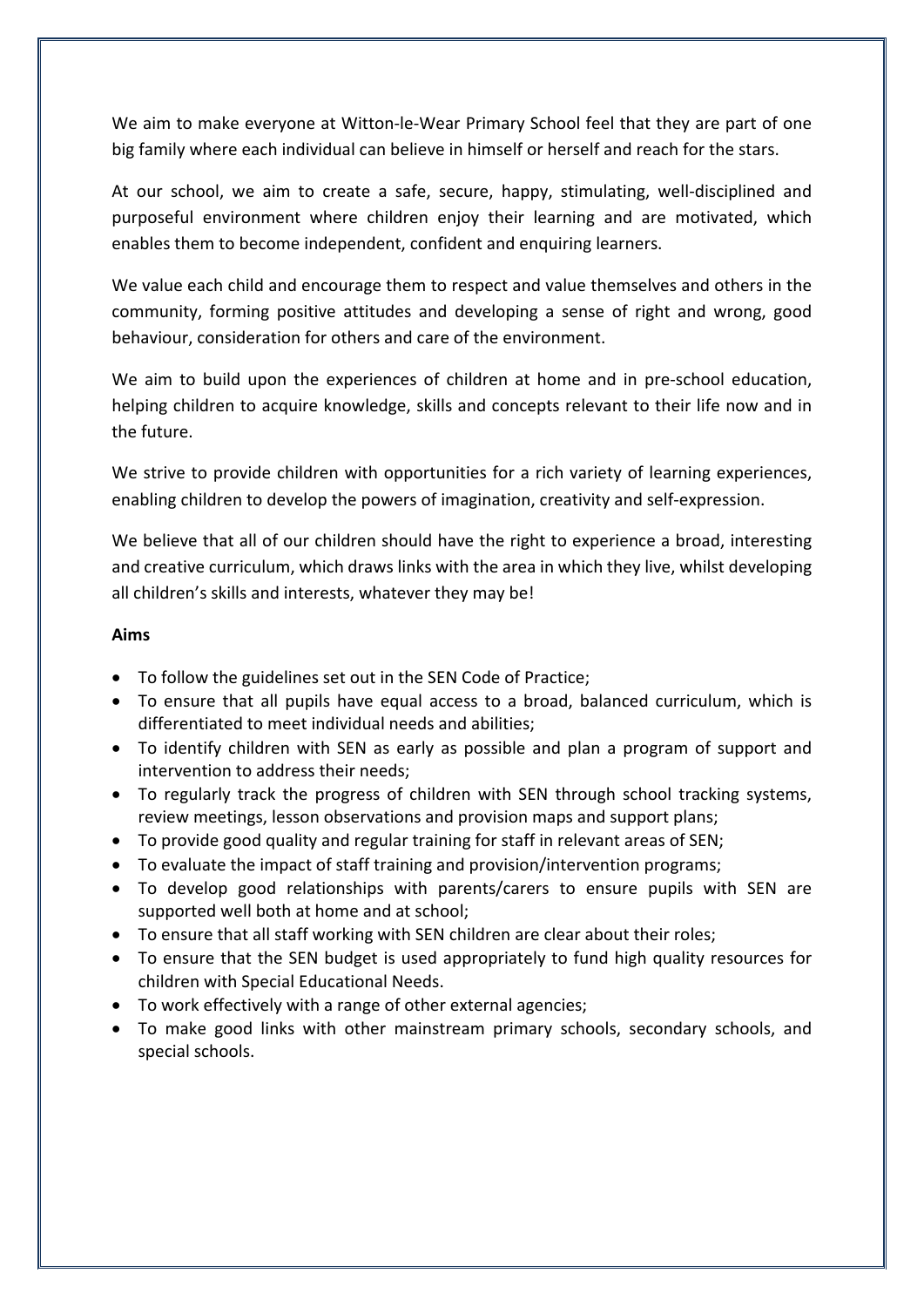#### **3. ROLES AND RESPONSIBILITIES**

Provision for pupils with special educational needs is a matter for the school as a whole.

## **Governing Body**

The governing body will have the following responsibilities. They will:

- appoint a governor with specific responsibility for SEN:
- have regard to the SEND Code of Practice and should oversee the implementation of the reform and provide strategic support to the head teacher
- publish information on the school's website about the implementation of the governing body's or the proprietor's policy for pupils with SEN.
- ensure that there is a qualified teacher designated as SENCO.
- cooperate generally with the local authority including in developing the local offer and when the school is being named in an EHC plan.
- ensure that arrangements are in place in schools to support pupils at school with medical conditions.
- publish information about the arrangements for the admission of disabled children, the steps taken to prevent disabled children being treated less favourably than others, the facilities provided to assist access of disabled children, and their accessibility plans.
- ensure that all governors are aware of the school's SEN provision including the deployment of funding, equipment and personnel.

## **The Head teacher**

The head teacher will have the following responsibilities. They will:

- take overall responsibility for implementing the code of practice.
- ensure that the SENCO has adequate time to carry out duties and is able to influence strategic decisions about SEN.
- ensure the wider school community understands the implications of SEN provision for whole school improvement (from governors to classroom teachers and teaching assistants).
- put in place arrangements to ensure parents are regularly engaged in discussions about the progress of their child.
- ensure a process is in place for involving parents and young people in reviewing provision and planning for those currently on school action/plus and any newly identified pupils with SEN.
- report to the governing body how resources are deployed to meet provision.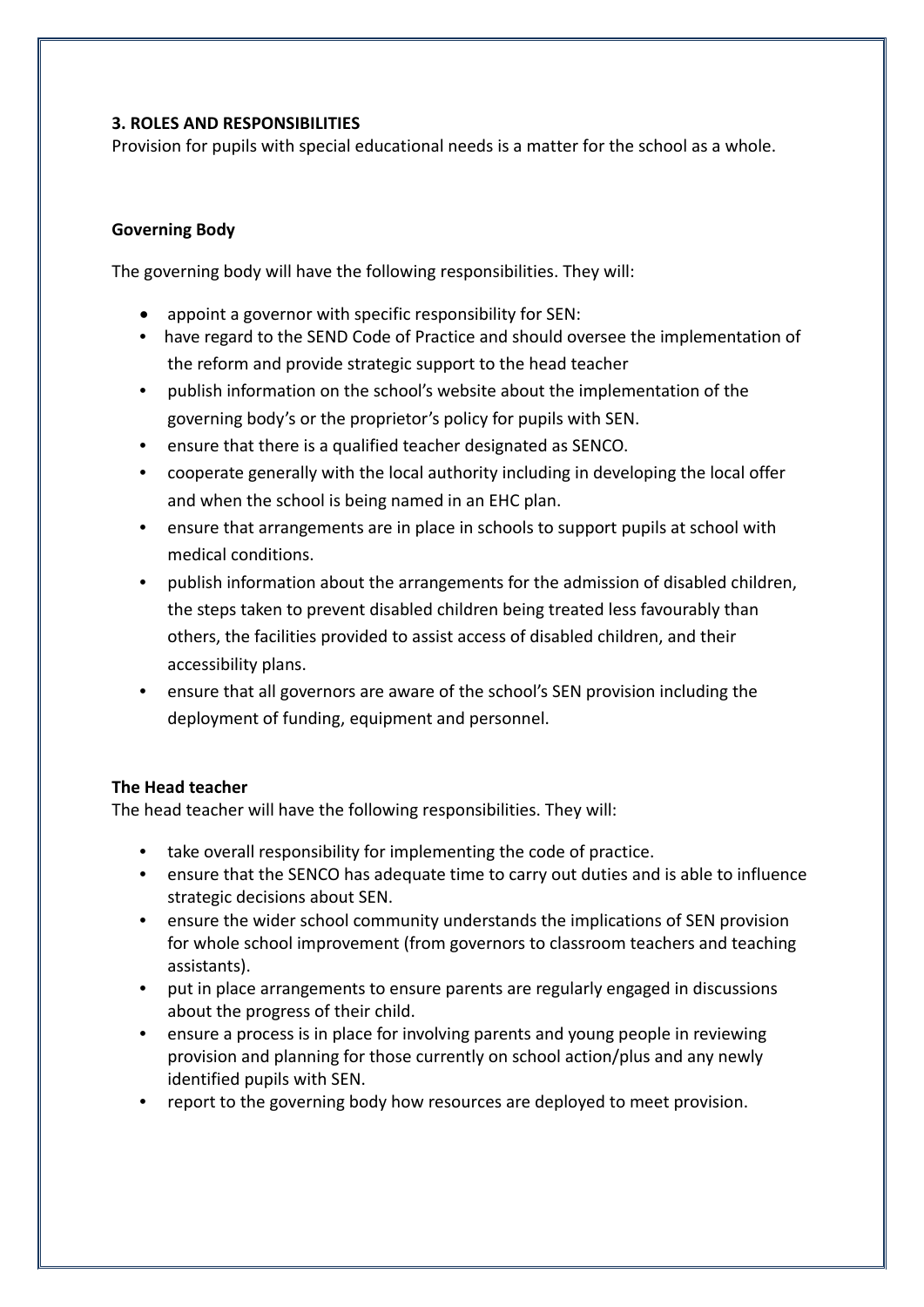## **The Special Educational Needs Co-ordinator (SENCO)**

The role of the SENCOs includes:

- oversee day-to-day operation of school's SEN policy;
- coordinating provision for children with SEN;
- liaise with designated teacher where a Looked after Child has SEN;
- overseeing SEN support plans and ensuring teachers and support staff work closely with parents/ carers to follow a graduated approach to SEN Support;
- advise on use of delegated budget/ other resources;
- liaise with parents of children with SEN;
- maintain links with other education settings and outside agencies;
- liaise with potential next providers of education;
- work with head and governors on Equality Act; and
- ensure that SEN records are up to date.
- contribute to the in service training of staff

## **Class Teachers**

Class teachers have the following responsibility to:

- provide 'Quality First Teaching' and a graduated approach of assess, plan, do, review.
- focus on outcomes for the child: Be clear about the outcome wanted from any SEN support.
- be responsible for meeting special educational needs: Use the SENCO strategically to support the quality of teaching, evaluate the quality of support and contribute to school improvement.
- have high aspirations for every pupil: Set clear progress targets for pupils and be clear about how the full range of resources are going to help reach them.
- work in partnership with pupils and parents/carers in planning and reviewing progress, seek their views and provide regular updates on progress.

## **SEN Support Staff**

Class teachers work with SEN support staff to plan effective provision for pupils with SEN. Effective liaison between support staff and class teachers is essential to ensure planned activities are linked to targets set out in support plans.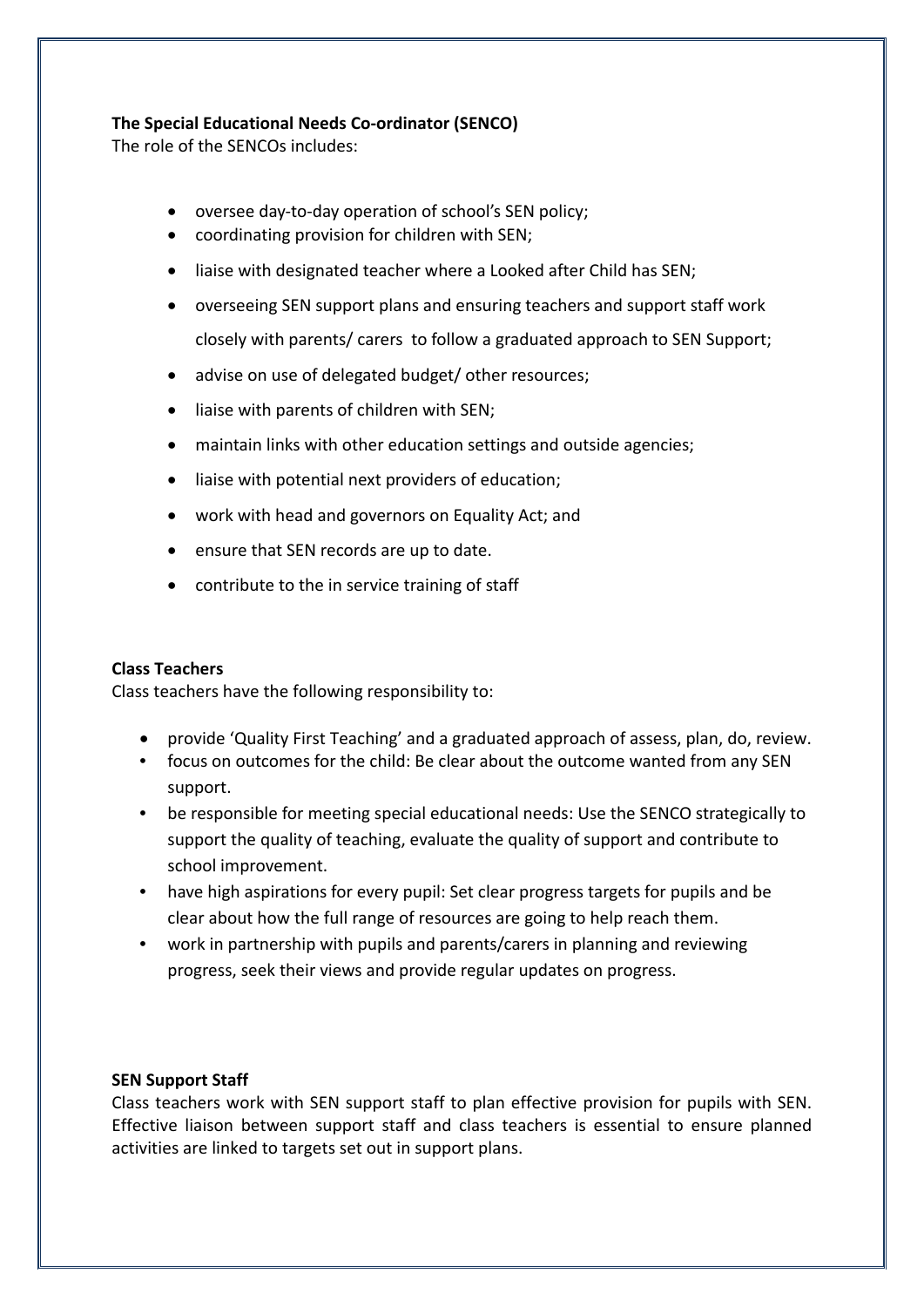- LSA/TAs are part of the whole school approach to SEN working in partnership with the class teacher and the SENCO to deliver pupil progress and to narrow gaps in performance.
- The support they give should be focused on the achievement of specific outcomes within the graduated approach to SEN support agreed with parents in the context of high quality teaching overall.
- LSA/TAs can be part of a package of support for the individual child but should never be a substitute for the teacher's involvement with that child.

## **3. Identification of SEN**

Through their discussions, observations, assessments and data analysis the SENCOs, class teachers, key workers and support staff will identify any children who appear to have SEN. Children with SEN may also be identified by outside agencies and organisations. Parents and carers may also inform the SENCOs or teaching staff of any concerns and possible Special Educational Needs. When a child is identified as having SEN they will be placed on the SEN register as SEN Support.

#### **SEN Support**

When a class teacher or the SENCOs identify a child with Special Educational Needs, the class teacher will provide interventions through 'Quality First Teaching' that are additional to those provided as part of the school's usual differentiated curriculum. The triggers for SEN support are that, despite receiving quality first teaching the child:

- continues to make little or no progress in specific areas over a long period;
- continues working at National Curriculum levels substantially below that expected of children of a similar age;
- continues to have difficulty in developing literacy and mathematics skills;
- has emotional difficulties which substantially and regularly interfere with the child's own learning or that of the class group.
- has sensory or physical needs, and requires additional specialist equipment or regular advice or visits by a specialist service;
- has ongoing communication or interaction difficulties that impede the development of social relationships and cause substantial barriers to learning.

If necessary the SENCO, in partnership with parents and the child, may refer to outside agencies such as Educational Psychology or Specialist Support Teams for additional support.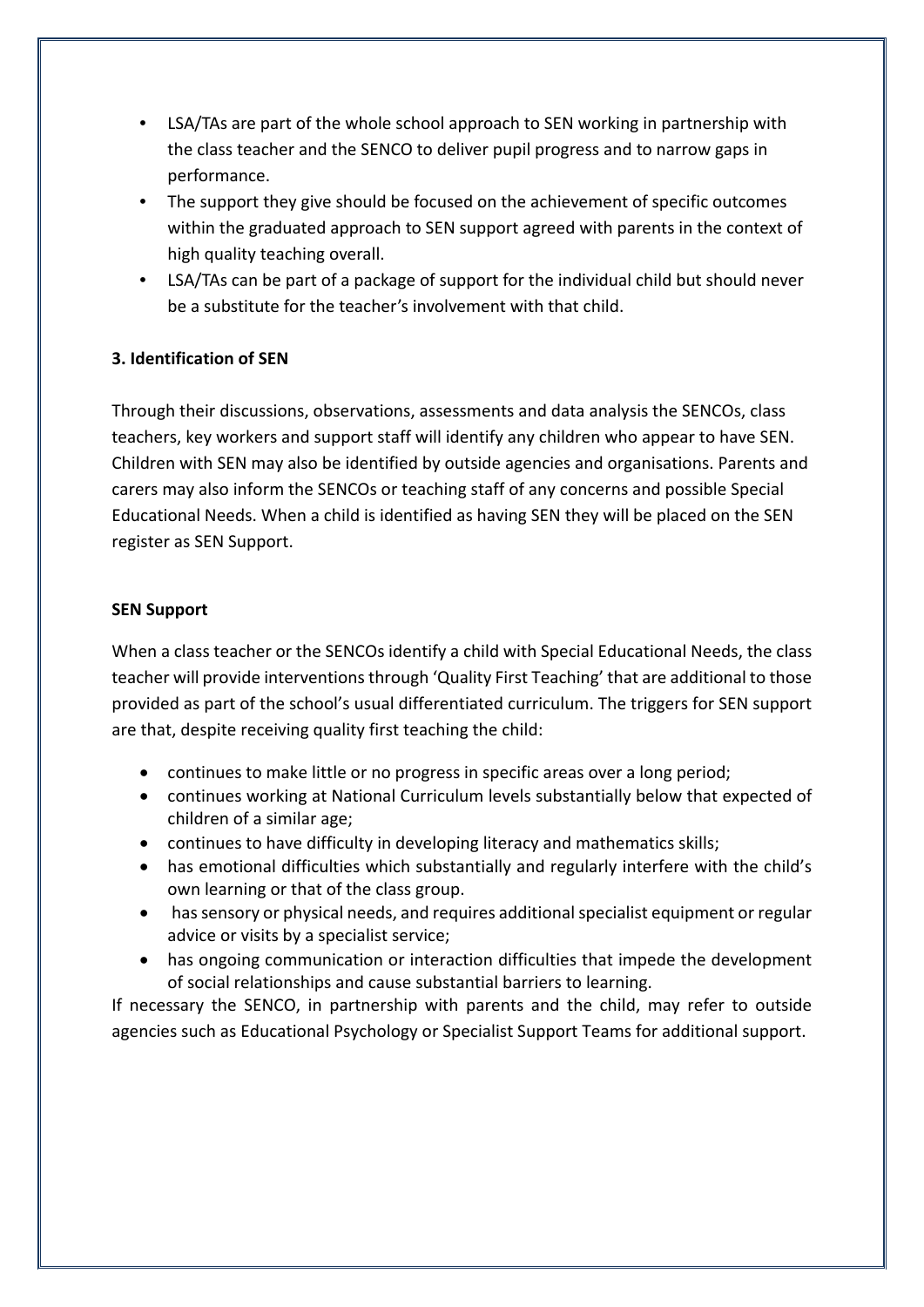## **Referral for Education, Health and Care Assessment**

Where, despite the school having taken relevant and purposeful action to identify, assess and meet the SEN of a child, or the child has not made expected progress the school or parents should consider requesting an Education, Health and Care Assessment. To inform this decision the local authority will expect to see evidence of action taken by the school. These include:

- Records of regular interventions, strategies, reviews and their outcomes;
- The pupil's health including the child's medical history where relevant;
- Levels of attainment in literacy and mathematics;
- Educational and other assessments, for example from an advisory specialist support teacher or an educational psychologist;
- Views of the parents and of the child;
- Involvement of other professionals such as health, social services or education welfare service.
- Costed provision maps

Parents or school are the only partner who can request an Education, Health and Care Assessment.

# **Education, Health and Care Plan (EHCP)**

An EHCP includes the following and will be reviewed annually:

- The pupil's name, address and date of birth;
- Details of all of the pupils special needs, including health needs;
- Identification of the special educational provision necessary to meet the pupil Special Educational Needs;
- Short term targets for the child to work towards;
- Identification of the type and name of the school where the provision is to be made;
- Relevant non-educational needs of the child;
- Information on non-educational provision;
- Reports and views of any other specialist involvement.

All children with EHCP will have short-term targets set for them that have been established after consultation with parents, and the child. An EHCP will be reviewed annually and will last until the child is 25, or all targets are met.

# **4. RECORDING SEN**

Records are kept on all children with SEN, detailing steps taken to support them. Record files are kept by the SENCO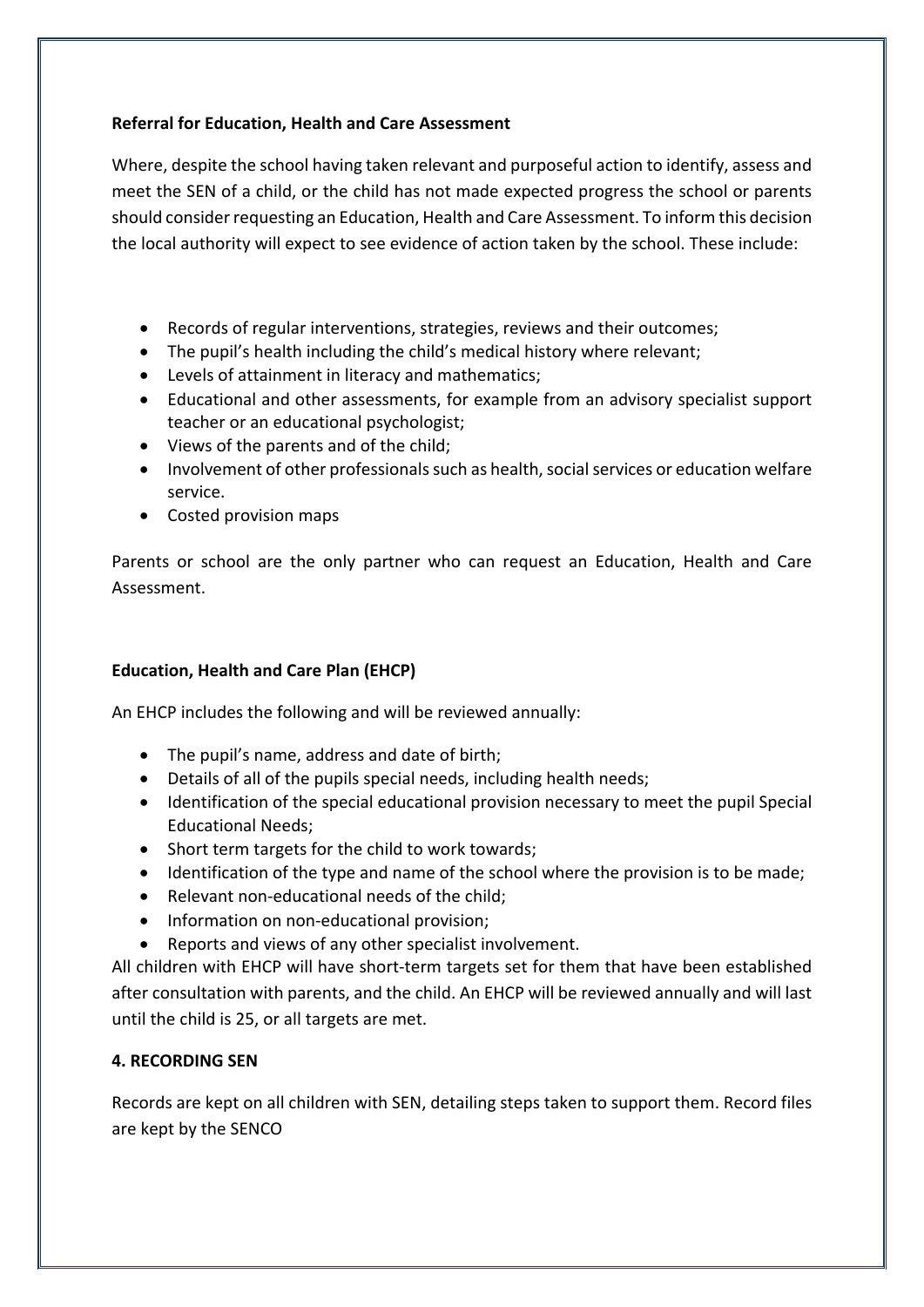#### **SEN Register**

This is a file kept by the SENCO. It indicates which children have SEN and what stage they are at. The SENCO maintains the Register as a working document. The Register will state the following:

- Child's name;
- Date of Birth;
- Details of SEN;
- Involvement of outside agencies;

## **Medical Register**

The head teacher maintains a copy of the Medical Register as the responsible person. Copies will be kept in the school office, easily accessible by first aiders and are available in other areas throughout school. The Medical Register may be amended throughout the year by the class teacher following consultation with their team leader. The SENCOs will become involved should a child's medical attention present a barrier to their learning.

**Pupil Files** are kept up to date by the SENCO.

**Class Teachers** will keep copies of support plans for reference and amending in their short term planning files

**Transfer of Information** will be the responsibility of the SENCO

#### **5. ANNUAL REVIEWS**

It is a statutory requirement for children with an EHCP to have an Annual Review. At Witton le Wear Primary School we hold annual reviews for children with an EHCP and termly reviews for those on SEN support. Parents/carers and other agencies, where appropriate, are invited to these. Some reviews are part of the Parent/Teacher evenings in the Autumn and Spring Terms. During these reviews, feedback is given about a child's progress and new targets are agreed where necessary.